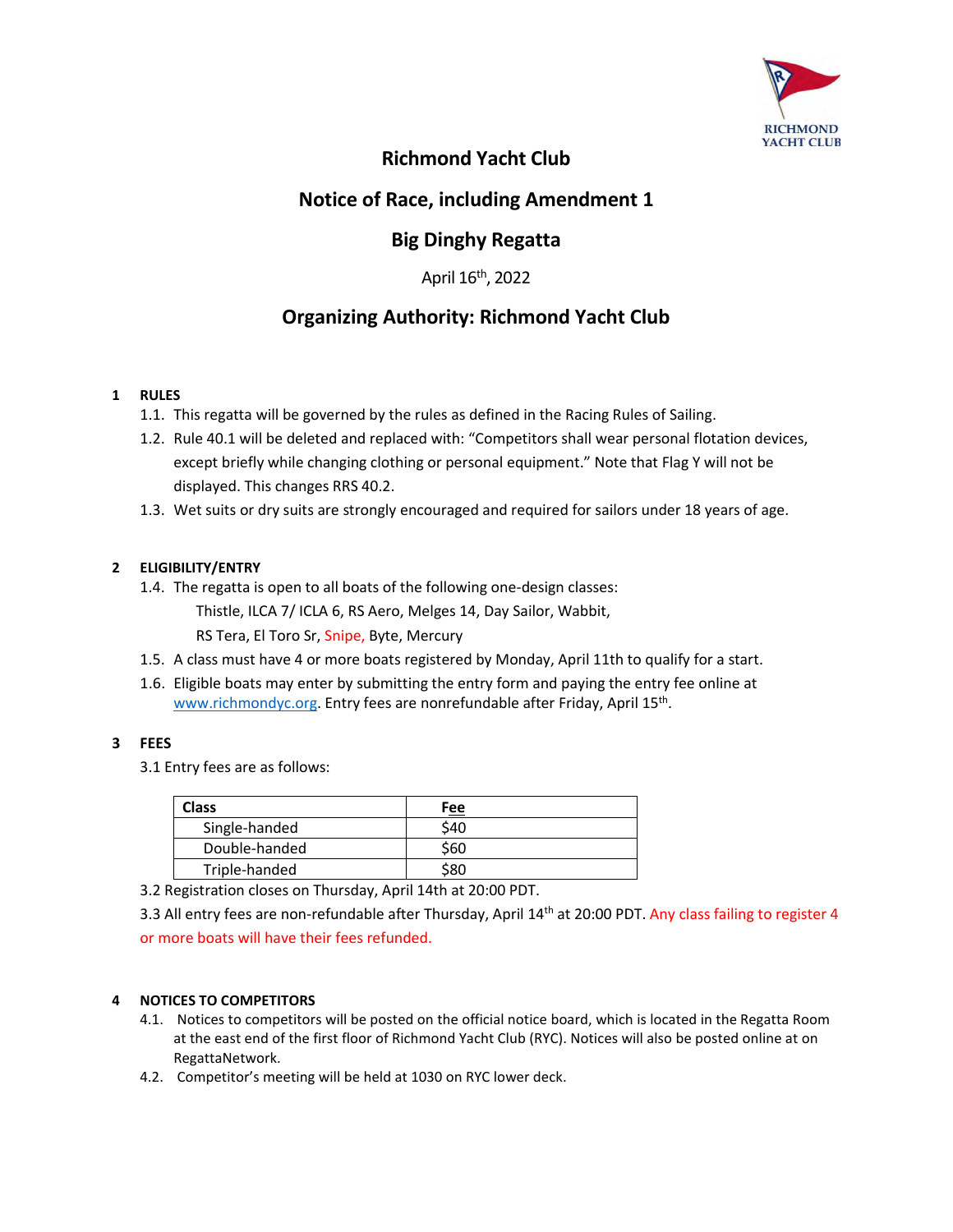

### **5 SAILING INSTRUCTIONS**

Sailing instructions will be available online by 1600 on Friday, April 15<sup>th</sup> and posted on the official regatta notice board located outside the downstairs race room before the competitors meeting.

## **6 SCHEDULE**

| <b>DATE</b> | TIME         | <b>EVENT</b>               |
|-------------|--------------|----------------------------|
| Saturday    | 1030         | Competitors meeting        |
|             | 1155         | First warning              |
|             | 1530         | No further warning signals |
|             | After racing | Social/awards top deck RYC |

### **7 RACING AREA AND COURSES**

7.1 The committee intends to have two race areas:

**Outside Course:** The location will be determined based on weather forecast to provide the best sailing for anticipated classes. This may be Keller Cove, Southampton or towards Brooks Island. Anticipated classes on this course will be Thistle, ILCA 7/ ICLA 6, RS Aero, Melges 14, Day Sailor, Wabbit

**Potrero Reach Course:** In the area known as **El Toro Cove**. Anticipated classes on this course will be RS Tera, El Toro Sr, Snipe, Byte, Mercury

7.2 Courses will be around temporary marks. Course locations and fleet assignments will be posted online by 0945 Saturday morning and announced at the competitors meeting.

#### **8 PENALTIES**

Appendix V1 (Penalty at the Time of Incident) shall apply. This changes rule 44.1.

#### **9 SCORING**

At least three races, weather dependent, are planned for Saturday with no throw-outs using the low point system. This changes Rule A2. One race will constitute a series.

#### **10 PRIZES**

Prizes will be awarded to first through third place finishers in each class with more than 6 boats, and to first and second place finishers for 5 boats.

#### **11 DISCLAIMER OF LIABILITY**

RRS 3 states: 'The responsibility for a boat's decision to participate in a race or to continue to race is hers alone.' By participating in this event each competitor agrees and acknowledges that sailing is a potentially dangerous activity with inherent risks. These risks include strong winds and rough seas, sudden changes in weather, failure of equipment, boat handling errors, poor seamanship by other boats, loss of balance on an unstable platform and fatigue resulting in increased risk of injury. **Inherent in the sport of sailing is the risk of permanent, catastrophic injury or death by drowning, trauma, hypothermia, or other causes.**